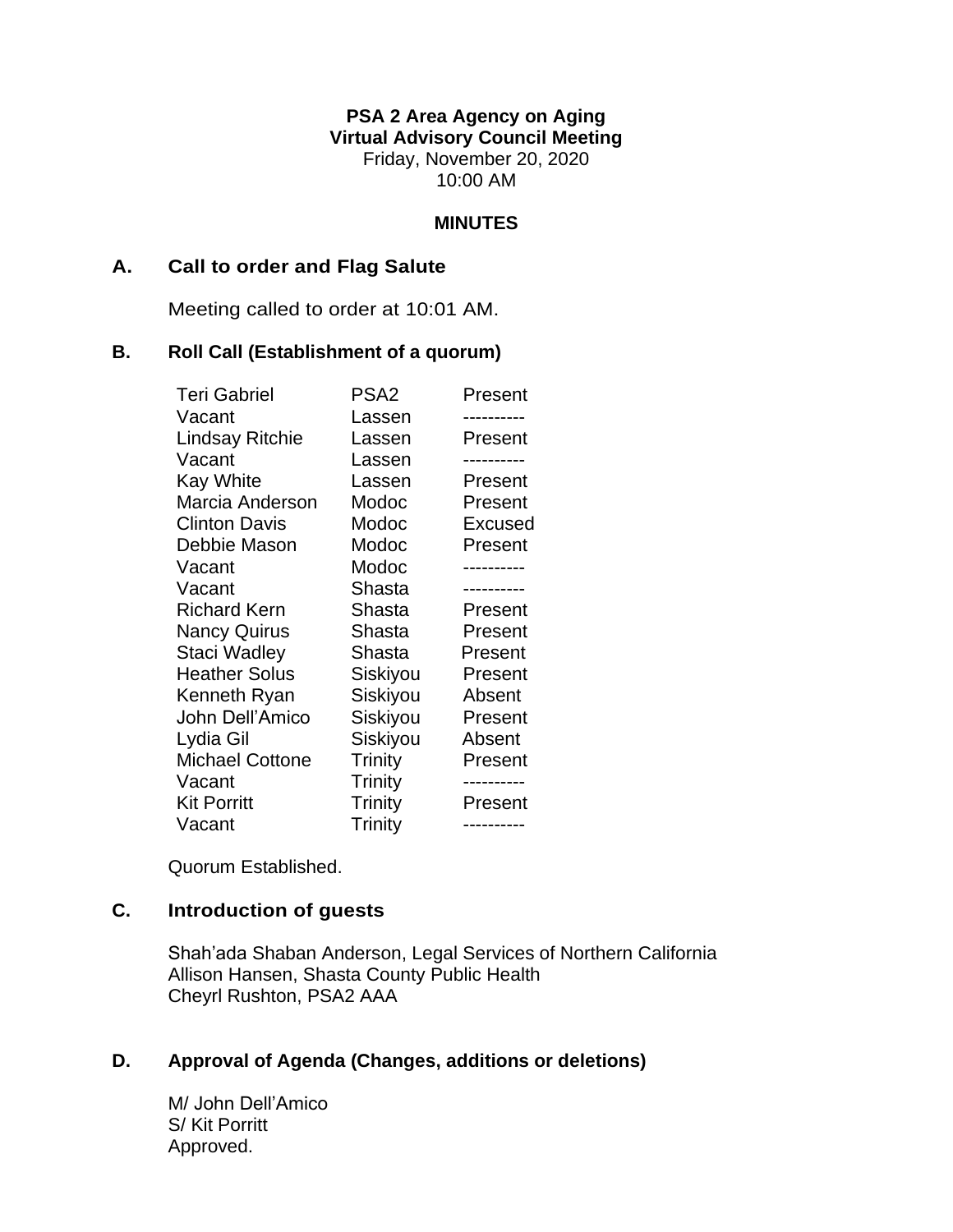### **E. Approval of Meeting Minutes – October 30, 2020**

Page 5 - Director's Report – 'service provider' should be 'nutrition service provider' Page 5 - Update on Community Education Events – 'In Shasta, coordinated with Compass Shining Care for an even there.' Should be 'In Shasta, coordinated with Compass Shining Care for an event there.' M/ John Dell'Amico S/ Kit Porritt Approved with corrections.

## **F. Open Session / Announcements**

(Opportunity to hear comments from the community and for announcements)

Modoc – Tule Lake Resource Center has confirmed that they are still distributing fresh produce at the Friday drive-thru and will continue through Thanksgiving, Christmas Eve, and New Year's Eve.

John Dell'Amico – We have been having mass at St. Anthony's Church Monday through Friday. There was an edict by the Governor of California that we not have mass. We have temperatures taken, wear masks, and abide by social distancing. Governor has stipulated that mass be held outside, which is impractical for the North counties. This is in place until December 2<sup>nd</sup>.

Shasta – Staci – We are having our Redding commodities distribution tomorrow from 9:00AM – 11:00AM.

John Dell'Amico – Is the distribution on at the church today? Heather – Not today, it will be Wednesday, November 25th. It is always on a Wednesday.

Kit Porritt – Still working on the report on the village movement. I will have it ready for our next meeting and will send it out via email. Nancy – Will there be discussion on this? Teri – Once Kit is ready, we can add it to the agenda. Village structures in rural areas are different than in urban areas. Thirty percent of those villages are from rural areas in places like Ohio. They want to help other villages grow, and the San Francisco village wants to help other villages. 75% of requests for help are for transportation, which made me think that this is something that could work for us. Redding would be the easiest place to develop it, because you don't have the mountain passes. They have things like yoga classes online, other classes online, on Zoom. All he members share. Want to be sure that I know more about how to become a village. A couple years ago I found out that it is \$400 for 6 months membership to develop the village. It probably has changed over the last few years. We have been struggling with doing any kind of fundraising. Could we do a north state village combined region and use that to go after large grants?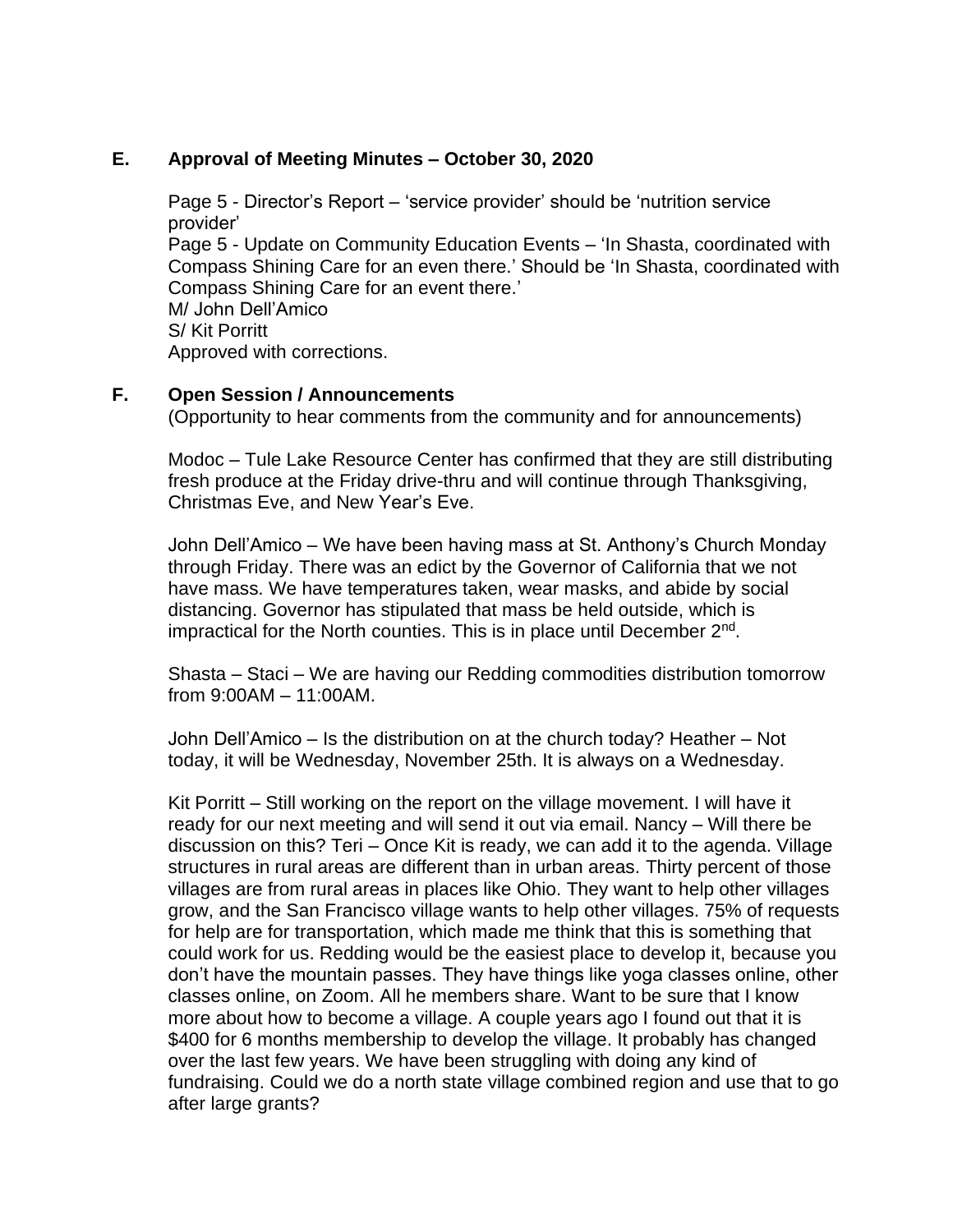#### **G. Presentation on Estate Planning – Shah'ada Shaban Anderson, Legal Services of Northern California**

We are non-profit law office based in Sacramento. We have 8 regional offices. The office I work in is in Redding in Shasta County, and serves Shasta, Siskiyou, Modoc, Lassen, and Tehama Counties. Our Humboldt office serves Trinity County residents.

We serve persons 60 and older with no income limit. If under 60, we follow federal poverty limit guidelines. We never charge for our services. Our organization is working from home at this time.

We provide legal advice, assistance, etc. including on housing issues, public benefit programs (food stamps, SSI, Social Security, Medi-Cal, Medicare). Not with applying for benefits, but for issues, unemployment, probate guardianship, estate planning. We work on civil, not criminal matters.

We are focused on serving those who cannot access legal services through the private bar. We focus on individuals who do not have other resources and who are vulnerable. Teri has our booklet. I am more than happy to send hard copies of any of our flyers, including our estate planning booklet.

I often get calls from family members who are concerned about a parent or other relative, or a caregiver who cares for someone with diminished capacity, and they are trying to facilitate communicating with other agencies, doctor, financial institutions. That can be problematic. I always encourage people to start the estate planning process as soon as possible. Estate Planning does not have to be scary. It can be simple. As we accrue more property or wealth, or our lives become more complicated, having a solid foundation from the beginning is great.

The client is the person who needs an estate planning document for themselves. Not the caregiver, child, etc. I have to assess whether there is any conflict. I will speak privately to the person who needs the assistance. I must keep all information confidential unless I have express permission to share the information. Some people will say "I need to be there because my mother will not understand or remember what she needs to ask for…" If I have to assess that an individual does not have legal capacity, then I would not be able to assist them.

An Advance Health Care Directive is the most important planning document that a person can prepare. When an individual prepares a directive, they are explaining who they want to make medical decisions on their behalf. They can name an individual, as well as alternates. They can also designate persons that they do not want making decisions. All of these documents can be changed or revoked as necessary. I use a form that I created that follows statutory requirements. You can also authorize someone to access your health records.

An Advance Health Care Directive is sometimes confused with a Physician's Orders for Life Sustaining Treatment (POLST) form, also known as a Do Not Resuscitate (DNR) form. It is important that both are prepared. An Advance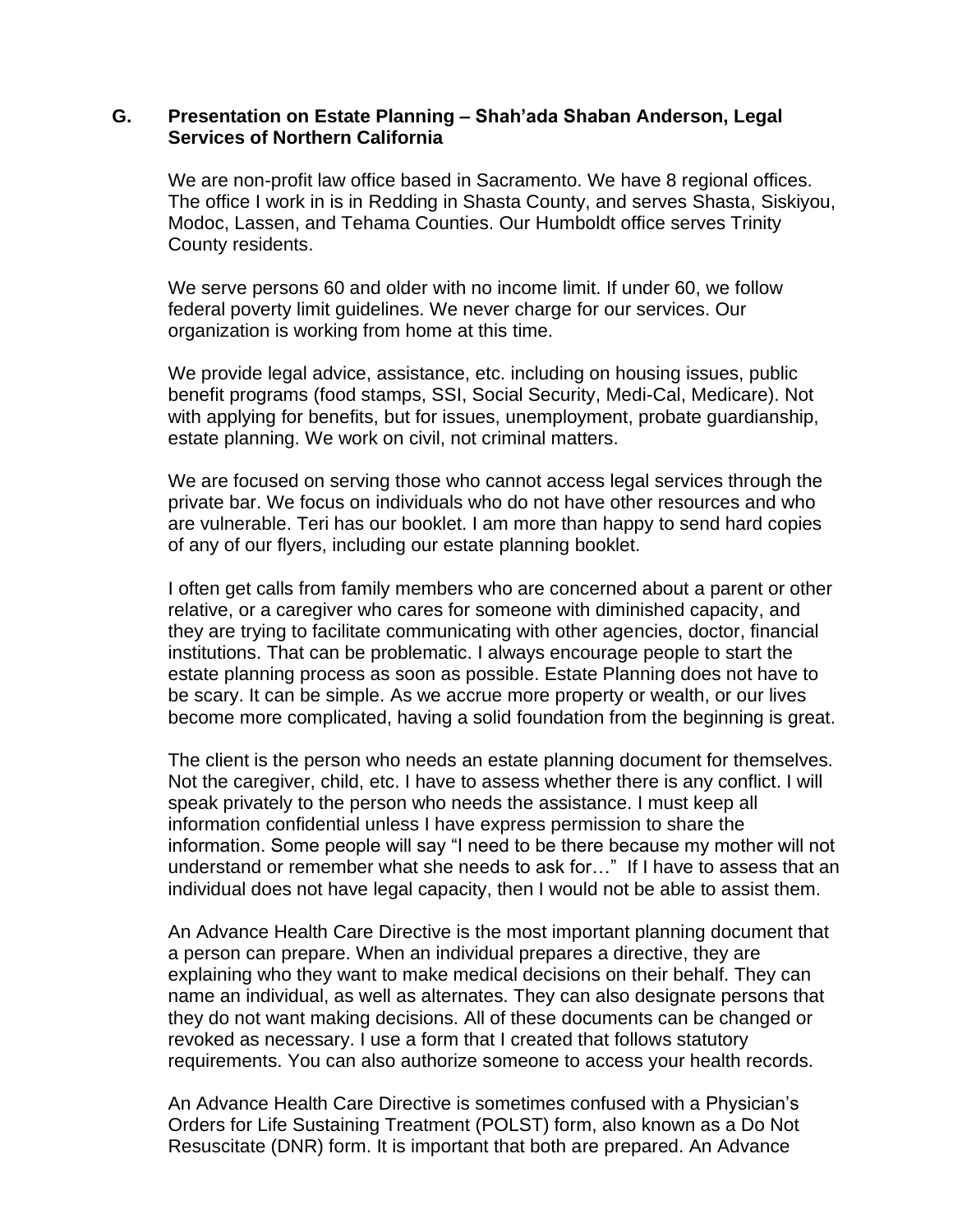Health Care Directive has far more information and is not limited to emergency, end-of-life decisions. They can nominate a conservator in the event there was a judicial order for someone to manage all aspects of their life. They can designate information about organ donation or any other end-of-life wishes.

An Advance Health Care Directive needs to be notarized or witnessed by two parties who are not part of the decision making, and who are not going to be directly impacted by the incapacitation or death of the person. I encourage notarization because then there is no question. Copies of the AHCD should be given to their health care providers, agent. I recommend putting a post-it note on the front upper corner of the document with a list of the names of persons who have received a copy of the document so that if the Advance Health Care Directive is changed, those persons can be provided with a copy of the new directive. There is also some immunity from liability for people who rely on these documents.

Nancy – Is the AHCD standardized enough that one can use it for someone who is out of state? Shah'ada – Some of them do. The Five Wishes document does cover some other states. Our office uses a California statutory directive because it is based on California law.

Marcia – Does the notary have to be a California notary? Shah'ada – Yes. A notary from out of state must use the proper acknowledgement for their state. The notary should know those laws. Marcia - Some states allow for virtual notarization. Does California allow this? Shah'ada – I am happy to look into that.

#### Financial Power of Attorney

A lot of people believe that a health care and financial power of attorney are one and the same, and that the documents last beyond the life of the individual. A financial power of attorney expires on the death of the person. It must be prepared when a person has capacity. By signing a financial power of attorney, a person does not relinquish their right to make decisions.

An agent is promising to act in the best interest of the person for whom they are acting. If the agent acts less than scrupulously, takes advantage, or mismanages money, there is no pot of money in the state of California for people to get their money back. The legal remedies are very limited, and there is little chance of being able to get that money back.

This is a statutory form, based on the Probate Code. At the bottom of the first page, there is a list of powers that the agent can be granted. I encourage people to take the time to think about the powers that they want to grant their agent. On the second page, you have to explicitly state that you want to give gifting authority to your agent. There is a durable or springing power of attorney. A durable power of attorney goes into effect as soon as it is notarized. A springing power of attorney goes into effect when something happens, such as if a licensed medical doctor signs an affidavit stating that a person lacks capacity. Social Security does not accept a power of attorney document.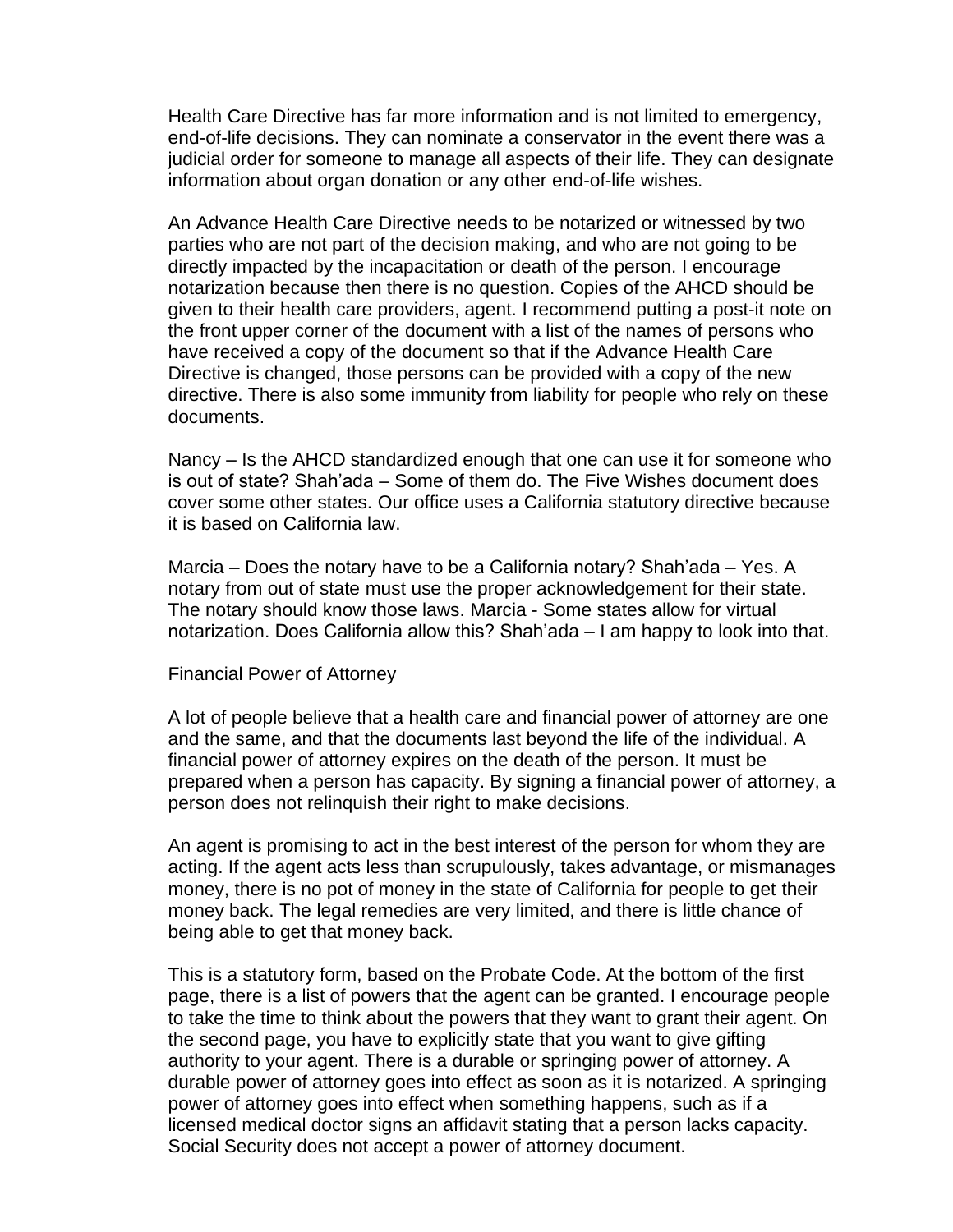Transfer on Death Deed

In 2015, the Transfer on Death Deed was enacted in California. This allows an individual to add a beneficiary on death so that when an individual dies, the home transfers to a beneficiary or beneficiaries without going through the probate process. It is revocable. The person retains sole ownership of their home until they pass away. There are circumstances where a transfer on Death Deed is not a great option. With Medi-Cal Estate Recovery, if an individual has a Transfer on Death Deed, and there is no Probate case, there is no estate recovery. This is a wonderful option for people who are eligible for Medi-Cal, but who had not applied for Medi-Cal out of fear that the state would take their home. California Advocates for Nursing Home Reform (CANHR) has information their website [\(www.canhr.org\)](http://www.canhr.org/) about changes to Medi-Cal Estate Recovery laws.

Teri – Do you have an example of when it would not be a good idea to use a Transfer on Death Deed? Shah'ada – If someone owns a mobile home in a park, this would not be an option. There is an option under Housing and Urban Development. This would also not be an option for someone who has a 200-acre farm. If someone has an extensive estate, multiple properties or assets, or a complex estate, this would not be a good option. I would recommend that they contact a private attorney for estate planning.

#### Statutory Will

Follows the Probate Code. It is a 6-page form. It is a fill-in-the-blanks form and cannot be changed. Good option for those who have a beneficiary or beneficiaries to whom they want to leave everything. Cannot be notarized. Must be witnessed by two witnesses under California law.

#### Holographic Will

Writing the will on a blank piece of paper and writing out the will. Can be as detailed or as simple as needed. Must be written in their own writing and signed by the person. Recommended to write 'Will' at the top and it should be dated. A holographic will is a great option and is not scary.

All services are currently provided over the phone. Depending on the client, I will usually prepare the documents and mail them with instructions to the client. They follow up to get documents completed and notarized as needed.

Teri – Any plan to conduct workshops again, virtually? Shah'ada – That is something I have done and could consider revisiting again now that people have had experience using Zoom and other formats. I can send a flyer to Teri.

Nancy – We have a booklet that we distribute widely. We don't have anything about estate planning in this booklet. Would you be willing to review the estate planning section of our booklet when we get around to updating it? Shah'ada – Yes, of course.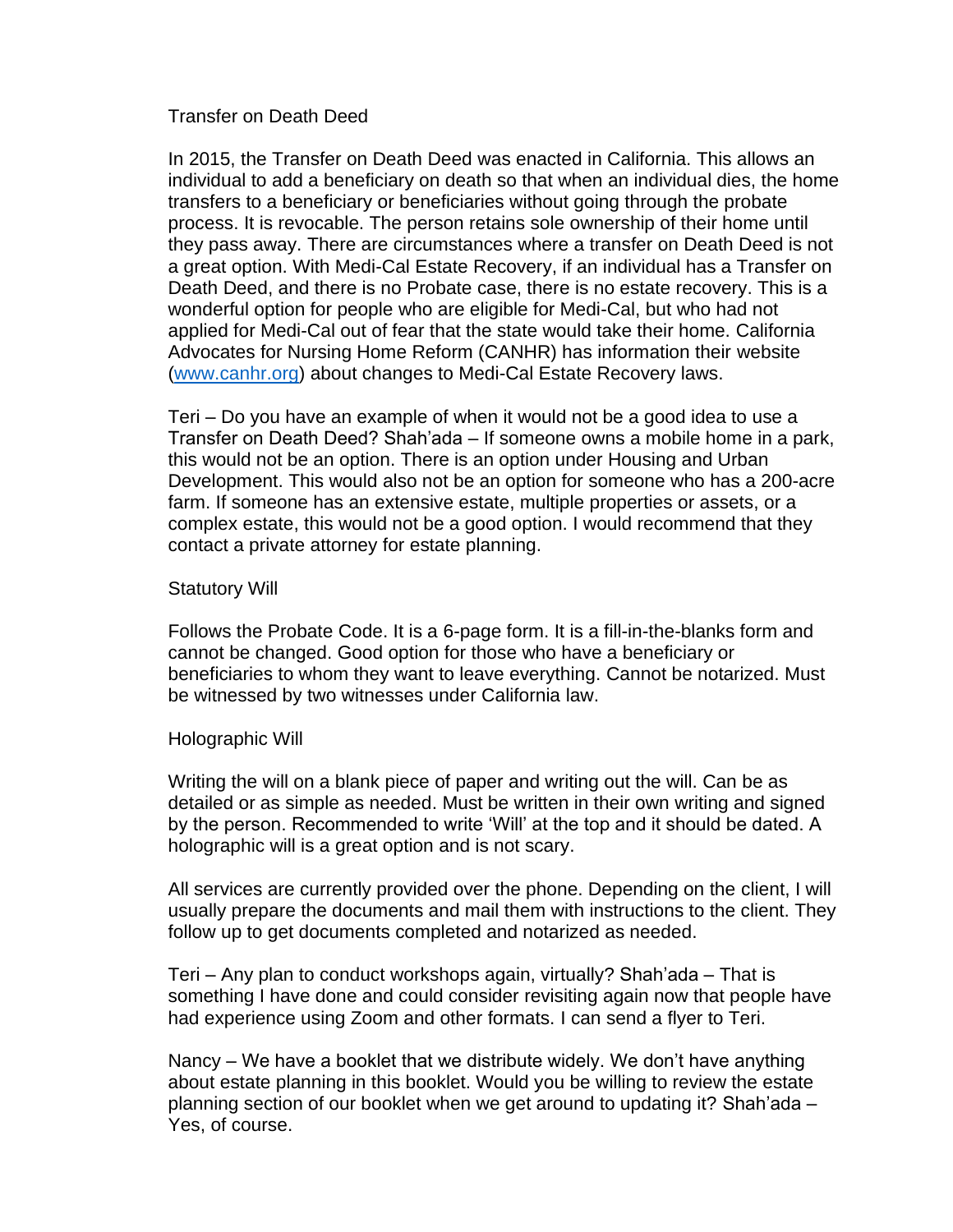Nancy – Can we include Shah'ada's contact information in the minutes?

Shah'ada Shaban Anderson Rural Senior Project Coordinator Legal Services of Northern California 1370 West St. Redding, CA 96001 530-241-3565 [www.lsnc.net](http://www.lsnc.net/) [sshaban@lsnc.net](mailto:sshaban@lsnc.net)

#### **H. Reports:**

Chairman's Report – Clinton Davis

• Update on Advisory Council Activities

I have included the Advisory Council roster. Sandy Bechtold passed away. Trinity County BOS will be seeking a representative for the Executive Board. Five of 15 members will be transitioning off of the Executive Board.

• Advisory Council Membership Report

Still trying to fill vacancies. We had an application from a person in Trinity.

Nancy - Is Allison Hansen interested?

TACC Report – Clinton Davis, Advisory Council Chairman

• Update on Recent TACC Activities

CSL Report – Kenneth Ryan, Senior Senator and Helen Stone, Senior Assembly Woman

• Update on CSL Activities

Kenneth shared a CSL Release from October 6, 2020.

Nutrition Report – Nancy Quirus

• Update on CalFresh Healthy Living Program

With the number of wildfires that have been taking place across Northern California, there are disaster declarations, and depending on the level, seems to be integral in getting additional CalFresh/SNAP benefits. Teri - Michelle Harris shared a Disaster CalFresh flyer. To apply, people can contact their local social services office.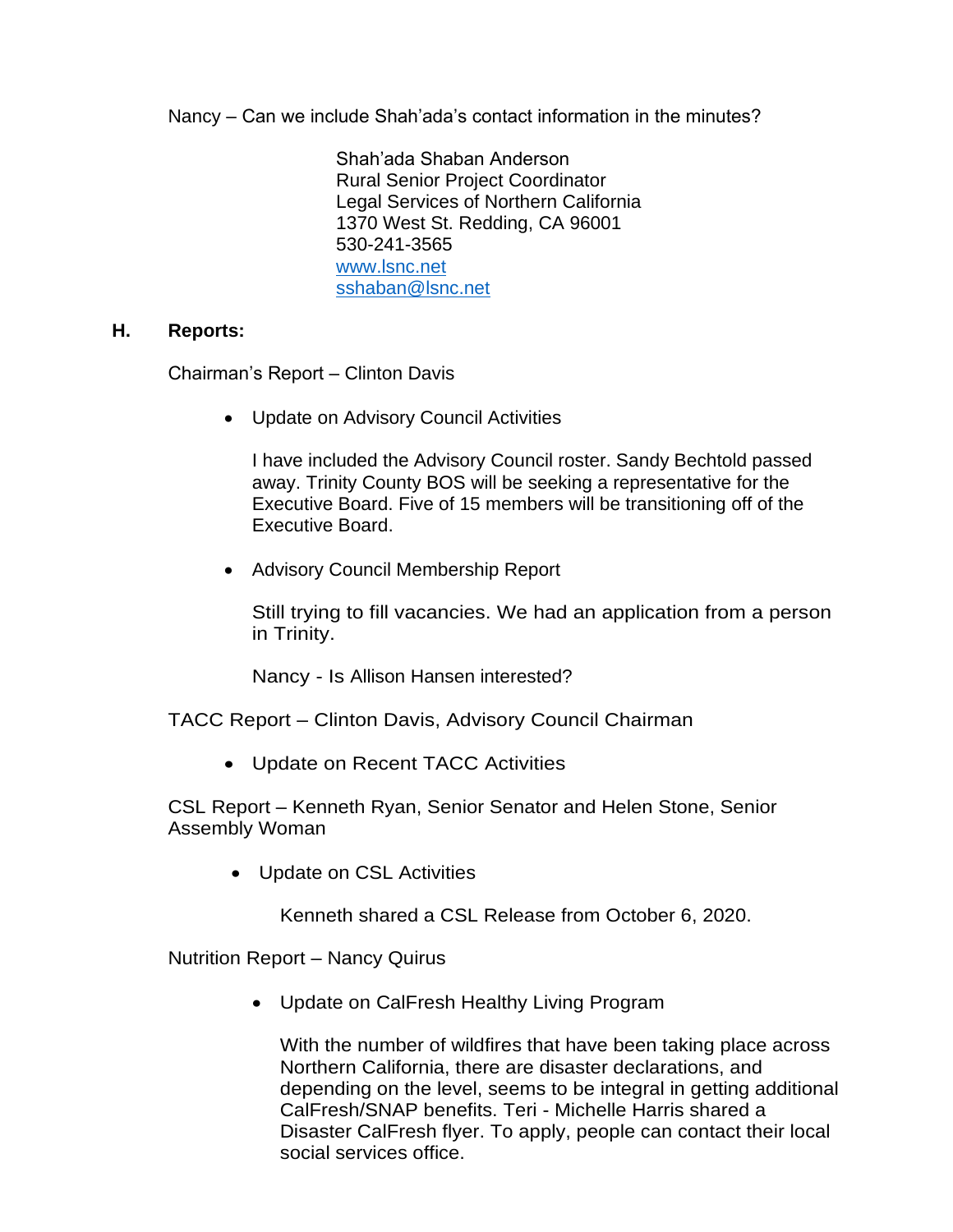There have been some very encouraging applicants for the position of dietitian for the Modoc and Lassen regions. Interviews are being planned. Hopefully we will be introducing he new dietitian to those counties, maybe by the first of the year.

Mental Health Services Act (MHSA) Report

• Update on Each County's MHSA Services Activities

Teri – Nancy, I still need to connect you with the MHSA Contact in Shasta County. I haven't seen any activities recently.

Marcia – Sonoma County has launched a collaborative care enhanced recovery project, a 3-year project currently under a 30-day review. Focused on older adults dealing with depression. Hoping it will translate to other counties (Modoc, Siskiyou).

Ad Hoc Committee Reports:

• Update from PSA2 Outreach Committee

Marcia – I am looking at virtual outreach. Cheryl is doing the Facebook updates. I am looking more at the digital divide. Teri – We will continue to communicate via email through December since we will not meet again until January. We are very close to finalizing the updated PSA2 website. I will be reviewing that this weekend. Will be ready to share with the group after the new year.

• Update from Food Access Committee

No update. This group has not met yet.

• Update from PSA2 Fundraising Committee

On hold.

### **Director's Report– Teri Gabriel, Executive Director**

• Update on Program Services Due to COVID-19 pandemic

Restrictions are back in place to restrict the pandemic. We did not need to make many changes to our nutrition program. Programs continue to have drive-thru delivery of meals. Some centers are delivering to homes.

Ombudsman continues to work to advocate for long term care residents. They have been declared to be essential so that they can go to facilities. They are considering very heavily whether they have to physically go into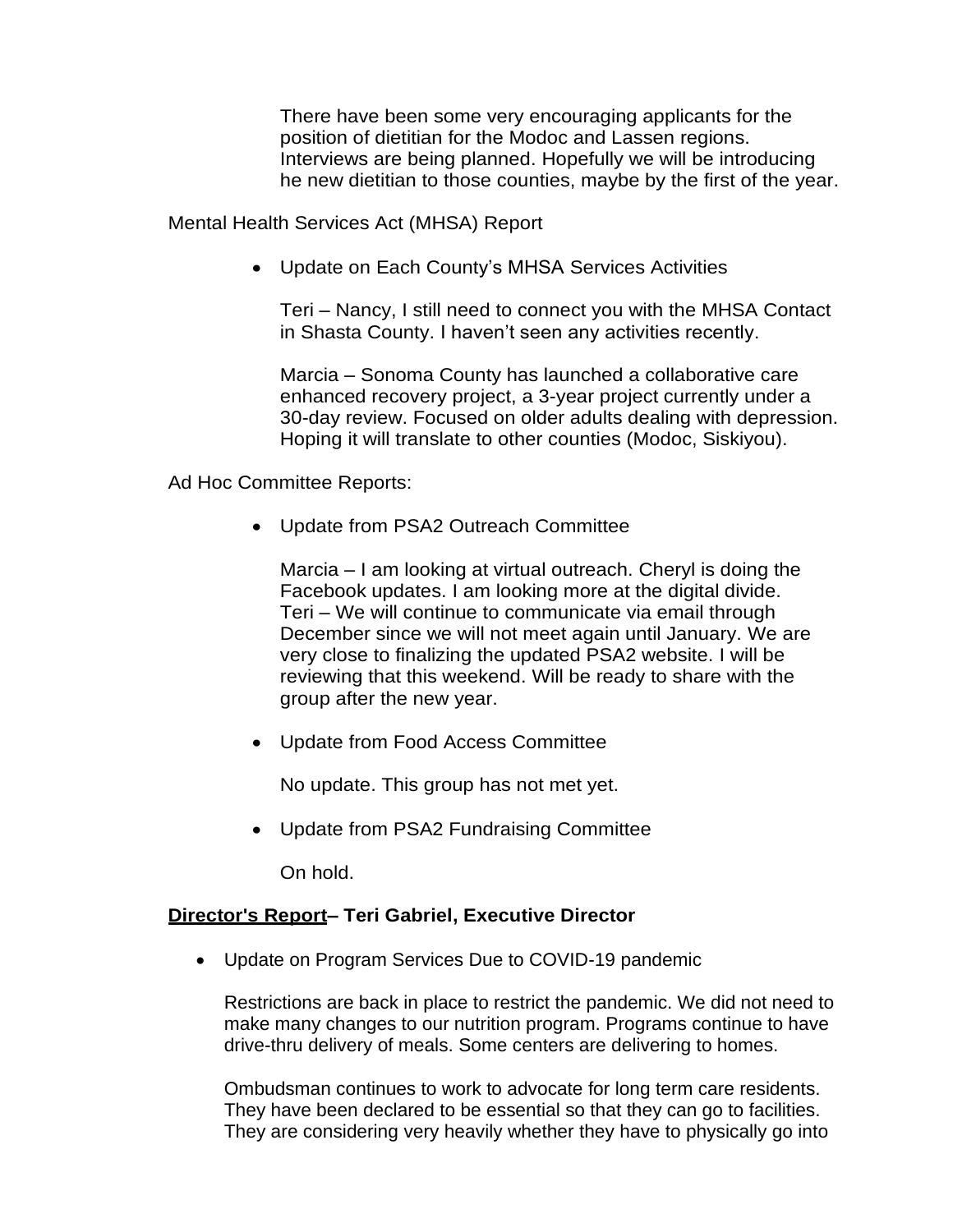facilities, especially if there have been positive cases. Doing work over the phone or online.

HICAP continues to work on open enrollment, and they continue work remotely.

• Update on Community Education Events

Cheryl is going to share information on upcoming community events. Compass Shining Care has a webinar on December 3rd from Noon to 1:30PM on caregiver issues and the challenges of being a caregiver for a loved one with dementia. Register at [www.shiningcare.org.](http://www.shiningcare.org/)

The Area Agency on Aging normally participates in an annual conference. C4A and CFILC has been combined into a one-day virtual conference on December 13<sup>th</sup>. There will be break-out sessions. There will be a video available of the Governor. There will also be a presentation by State Assemblyman Nazarian. There will be break-out sessions in the afternoon on Hunger/Food Insecurity, Social Isolation and Loneliness, Long-Term Services and Long-Term care, the Digital Divide, Age-Friendly/Livable communities, and Benefits of Aging and Disability Resources Centers. [https://c4a.info/.](https://c4a.info/) There is a \$99 fee, but PSA2 has scholarships for two Advisory Council members to participate. Let Teri know if you are interested in attending.

There are services available to help older adults access technology, including free online, two-part online training on smartphones. Will show older adults how to send a text message, connect to Bluetooth devices, operate smartphones. Must have a computer, internet service, and a valid email address, and an iPhone or Android smartphone. Provided by the California Telephone Access Program.

Work continues on the Master Plan for Aging. Will be referenced at the C4A conference. Looking at the big picture of aging services and how they might be restructured to provide more services to the community.

• Other Agency Activity

Will be ramping activities back up after the new year. Work has already started on FY20-21 Goals & Objectives.

# **I. Report on FY 20/21 Area Plan Goals & Objectives Activities**

Staci – I was hoping to have some updates on transportation efforts. Teri – We meet again in January. We don't have a February meeting scheduled, so we could look at having another meeting if needed. In preparation for the March public hearing date, we will need to consider any updates that need to be made. Let's have our January meeting and consider whether we should meet in